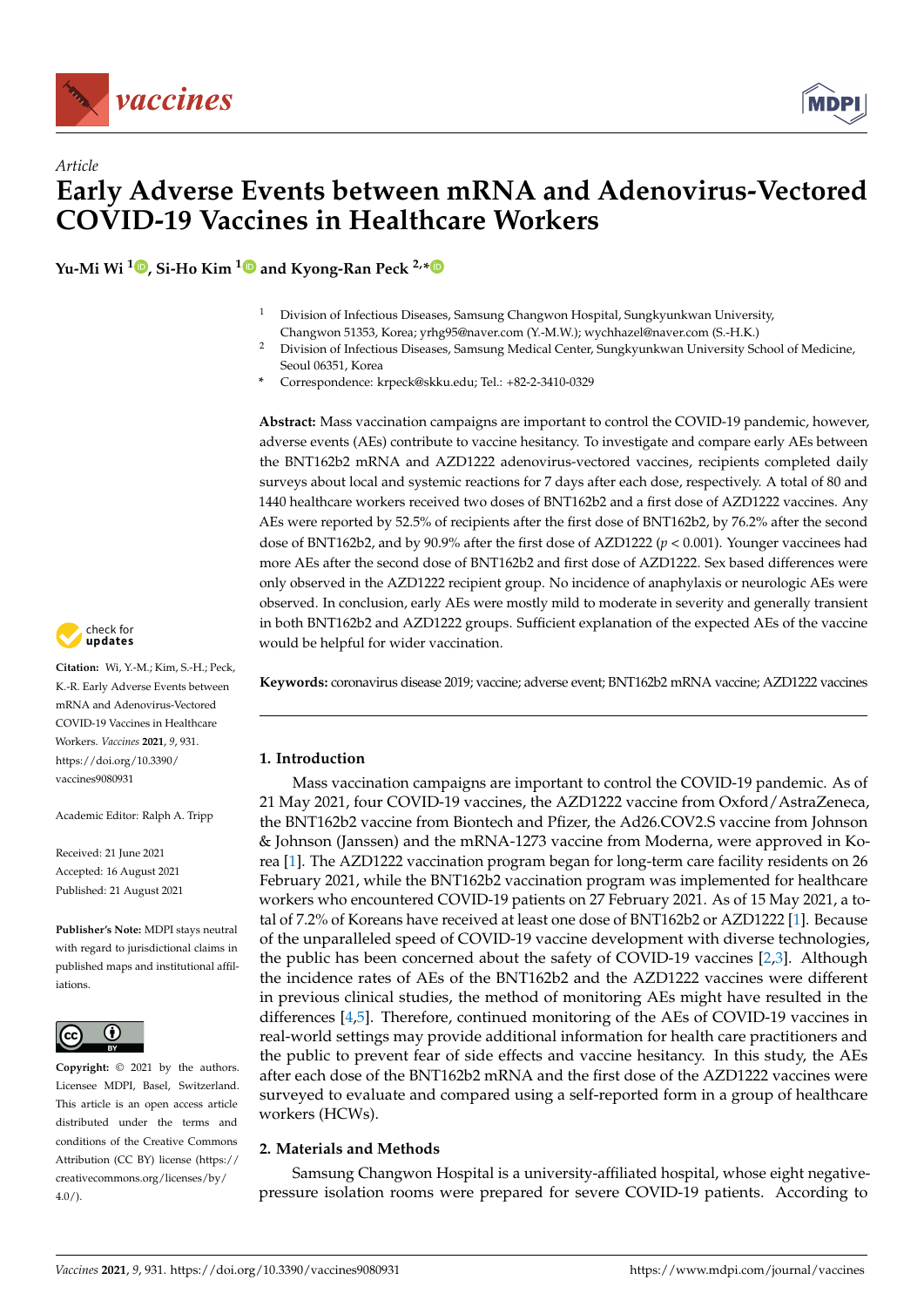Korean COVID-19 vaccination plans, the initial priorities were healthcare workers (HCWs) who were dedicated to COVID-19 patients, and residents and workers of long-term care facilities [\[6\]](#page-6-5). The BNT162b2 vaccine was assigned to 80 high-risk HCWs in direct contact with COVID-19 patients and AZD1222 vaccines were for the rest of the HCWs involved in general patient care. Between 3 March 2020 and 26 March 2020, HCWs were scheduled to receive either the AZD1222 or the BNT162b2 vaccine. Individuals with a history of severe allergic reactions to the components of the COVID-19 vaccine, those who were pregnant, and those who refused to be vaccinated for personal reasons were excluded from immunization candidates. Only one nurse tested positive for SARS-CoV-2 infection before vaccination. No one has tested positive for SARS-CoV-2 infection after getting vaccinated until 12 August 2021. After obtaining consent, HCWs were vaccinated. To screen and manage adverse events, the center for infection prevention and control of our hospital requested that all vaccine recipients report their symptoms daily 1 to 7 days after vaccination. Symptoms were recorded in a self-reporting form. The reported AEs were classified as previously reported [\[7\]](#page-6-6). Severe events were defined as stage 3 or higher symptoms, altered mental status/seizure/paralysis, and suspicious for anaphylaxis. We compared the frequencies and characteristics of AEs between vaccines. Discrete data were presented as frequencies and percentages, and continuous variables were summarized as the mean  $\pm$  standard deviation or the median and interquartile range after the normality of data were tested using the Shapiro–Wilk normality test. Student's t-test or Mann–Whitney tests were used to compare the continuous variables of the two groups. Categorical variables were compared using the chi-square test or Fisher's exact test. All *p* values were two-tailed, and *p* values < 0.05 were considered statistically significant. All analyses were conducted with SPSS Statistics 23.0 for Windows (IBM, 2015, Chicago, IL, USA).

#### **3. Results**

During the vaccination program, 80 and 1440 HCWs received two doses of the BNT162b2 and one dose of the AZD1222 vaccines, respectively. The BNT162b2 group had significantly more male HCWs than the AZD1222 group; however, there was no significant difference in occupation type and age (Table [1\)](#page-2-0).

| Characteristics                     | <b>BNT162b2</b><br>$(n = 80)$ |                | <b>AZD1222</b><br>$(n = 1431)$ | p Value<br>$*B$ 1st vs. B 2nd/<br>B 1st vs. A 1st/ |
|-------------------------------------|-------------------------------|----------------|--------------------------------|----------------------------------------------------|
|                                     | After 1st Dose                | After 2nd Dose | After 1st Dose                 | B 2nd vs. A 1st                                    |
| Clinical characteristics            |                               |                |                                |                                                    |
| Sex (male)                          |                               | 31(38.8)       | 388 (27.1)                     | 0.024                                              |
| Age (mean $\pm$ SD)                 | $35.83 \pm 10.99$             |                | $35.84 \pm 11.13$              | 0.993                                              |
| Type of Occupation                  |                               |                |                                | 0.078                                              |
| Nurses and nursing assistants       |                               | 44 (55)        | 743 (51.9)                     |                                                    |
| Doctors                             | 18(22.5)                      |                | 206 (14.4)                     |                                                    |
| Other medical workers               | 7(2.9)                        |                | 235(16.4)                      |                                                    |
| Non-medical staff and others        | 11(4.3)                       |                | 247 (17.3)                     |                                                    |
| All adverse events                  | 42(52.5)                      | 61 (76.2)      | 1301 (90.9)                    | 0.003 / < 0.001 / < 0.001                          |
| Adverse events requiring medication | 6(7.5)                        | 36(45.0)       | 1015 (70.9)                    | $<$ 0.001 / $<$ 0.001 / $<$ 0.001                  |
| Local reaction                      |                               |                |                                |                                                    |
| Pain at the injection site          | 41(51.2)                      | 54 (67.5)      | 1114 (77.8)                    | 0.036 / < 0.001 / 0.032                            |
| Symptom onset                       | $1(1-1)$                      | $1(1-1)$       | $1(1-1)$                       |                                                    |
| Duration                            | $2(1-3)$                      | $2(1-2)$       | $3(2-4)$                       |                                                    |

**Table 1.** Adverse events following vaccination.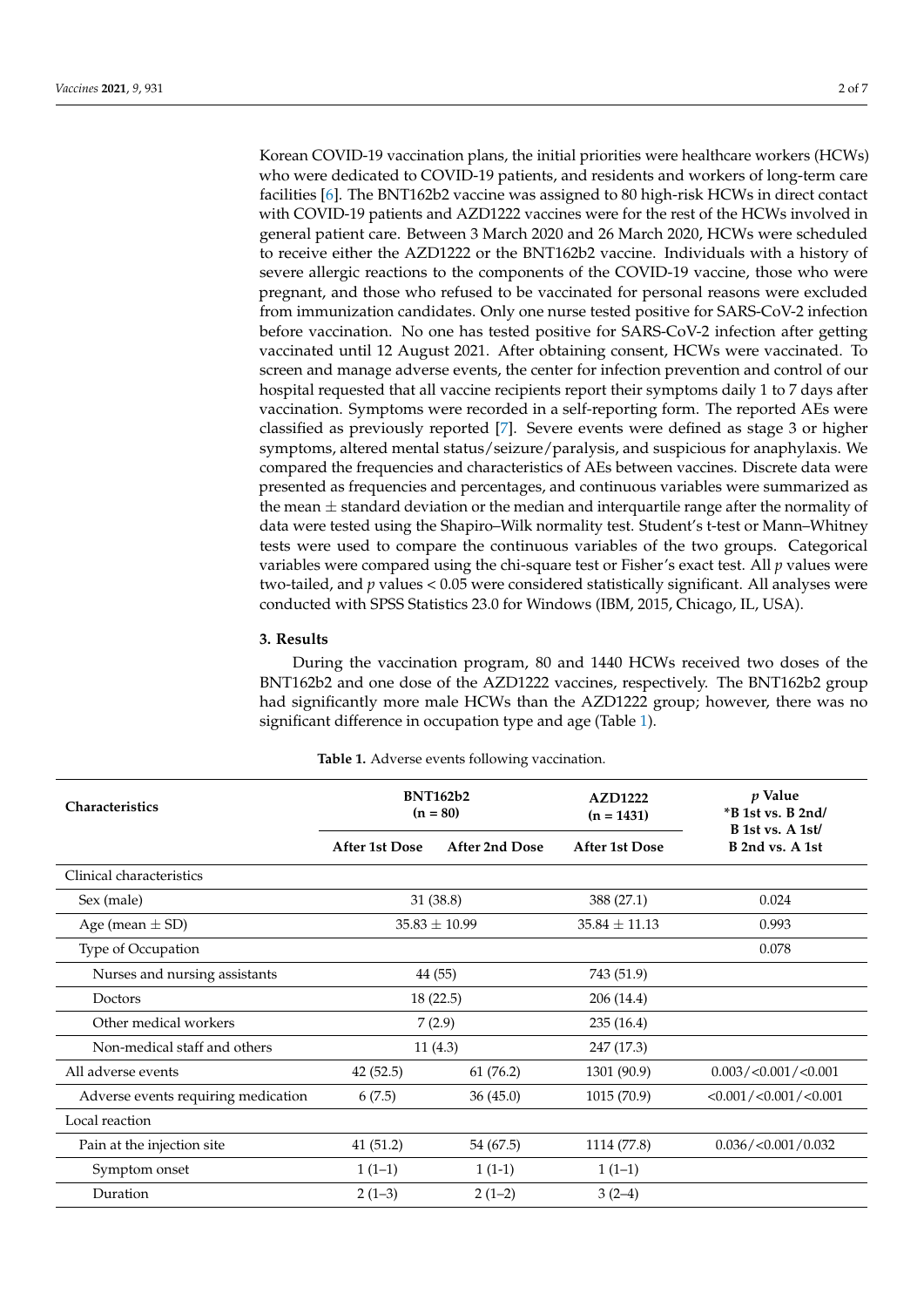<span id="page-2-0"></span>

| Characteristics                        | <b>BNT162b2</b><br>$(n = 80)$ |                       | <b>AZD1222</b><br>$(n = 1431)$ | $p$ Value<br>*B 1st vs. B 2nd/<br>B 1st vs. A 1st/ |
|----------------------------------------|-------------------------------|-----------------------|--------------------------------|----------------------------------------------------|
|                                        | <b>After 1st Dose</b>         | <b>After 2nd Dose</b> | <b>After 1st Dose</b>          | B 2nd vs. A 1st                                    |
| Redness/swelling at the injection site | 8(10.0)                       | 2(2.5)                | $352/1415^{b}$ (24.9)          | 0.050/0.002/<0.001                                 |
| Symptom onset                          | $1(1-1)$                      | 1,2                   | $2(1-3)$                       |                                                    |
| Duration                               | $2(2-2.75)$                   | 3,1                   | $2(1-3)$                       |                                                    |
| Lymphadenopathy                        | 0(0.0)                        | 1(1.2)                | 14(1.0)                        | $>0.999/$ $>0.999/0.811$                           |
| Symptom onset                          |                               | $\overline{2}$        | $2(1-3.5)$                     |                                                    |
| Duration                               |                               | $\sqrt{2}$            | $1(1-1)$                       |                                                    |
| Systemic Events                        |                               |                       |                                |                                                    |
| Fever                                  | 4(5.0)                        | 16(20.0)              | 517 (36.1)                     | $0.004 / \langle 0.001 / \langle 0.001$            |
| Mean $\pm$ SD                          | 37.6 <sup>a</sup>             | $38.1 \pm 0.6$        | $38.3\pm0.6$                   | 0.211/0.754/>0.999                                 |
| Symptom onset                          | $1(1-1)$                      | $1(1-1)$              | $1(1-2)$                       |                                                    |
| Duration                               | $1(1-1.75)$                   | $2(1-2)$              | $1(1-2)$                       |                                                    |
| Chills                                 | 1(1.2)                        | 19 (23.8)             | 589 (41.2)                     | $<$ 0.001/ $<$ 0.001/0.002                         |
| Symptom onset                          | $\mathbf{1}$                  | $1(1-2)$              | $1(1-1)$                       |                                                    |
| Duration                               | $\mathbf{1}$                  | $1(1-2)$              | $1(1-2)$                       |                                                    |
| Fatigue                                | 6(7.5)                        | 24 (30.0)             | 726 (50.7)                     | $<$ 0.001/ $<$ 0.001/ $<$ 0.001                    |
| Symptom onset                          | $1(1-1.25)$                   | $1(1-2)$              | $1(1-2)$                       |                                                    |
| Duration                               | $2(1.74-2.5)$                 | $2(1-2)$              | $2(1-2)$                       |                                                    |
| Nausea                                 | 1(1.2)                        | 5(6.2)                | $327/1411$ b (23.2)            | 0.210 / < 0.001 / < 0.001                          |
| Vomiting                               | 2(2.5)                        | 1(1.2)                | $53/1411^{b}$ (3.8)            | 0.999/0.765/0.250                                  |
| Symptom onset                          | 1,1                           | $1.5(1-2)$            | $1(1-2)$                       |                                                    |
| Duration                               | 2,3                           | $1(1-1)$              | $1(1-2)$                       |                                                    |
| Headache                               | 6(7.5)                        | 25(31.2)              | 678 (47.4)                     | <0.001 / <0.001 / 0.005                            |
| Symptom onset                          | $1(1-2.5)$                    |                       | $1(1-2)$                       |                                                    |
| Duration                               | $2(1-2.25)$                   |                       | $2(1-2)$                       |                                                    |
| Myalgia                                | 9(11.2)                       | 31 (38.8)             | 866 (60.5)                     | $<$ 0.001/ $<$ 0.001/ $<$ 0.001                    |
| Symptom onset                          | $1(1-2)$                      | $2(1-2)$              | $1(1-1)$                       |                                                    |
| Duration                               | $2(1-2)$                      | $1(1-2)$              | $1(1-2)$                       |                                                    |
| Arthralgia                             | 0(0.0)                        | 16(20.0)              | 381 (26.6)                     | $<0.001/\leq 0.001/0.190$                          |
| Symptom onset                          |                               | $1.5(1-2)$            | $1(1-2)$                       |                                                    |
| Duration                               |                               | $1(1-2)$              | $1(1-2)$                       |                                                    |
| Allergic reactions                     |                               |                       |                                |                                                    |
| Urticaria                              | 0(0.0)                        | 0(0.0)                | 42(2.9)                        | NA/0.166/0.166                                     |
| Symptom onset                          |                               |                       | $1(1-2)$                       |                                                    |
| Duration                               |                               |                       | $1(1-1)$                       |                                                    |

**Table 1.** *Cont.*

Data represent the number (%) of patients or the median value of days (interquartile range) unless otherwise specified. \*B, BNT162b2; A, AZD1222. <sup>a</sup> Recorded fever in all four recipients was  $\geq$ 37.6 °C. <sup>b</sup> There were 16 and 20 missing data or non-response instances for redness/swelling at the injection site and nausea/vomiting, respectively.

> A total of 80 and 1431 HCWs in each vaccine group reported symptoms at least once in the seven days post vaccination. Figure [1](#page-3-0) and Table [1](#page-2-0) display the AEs reported after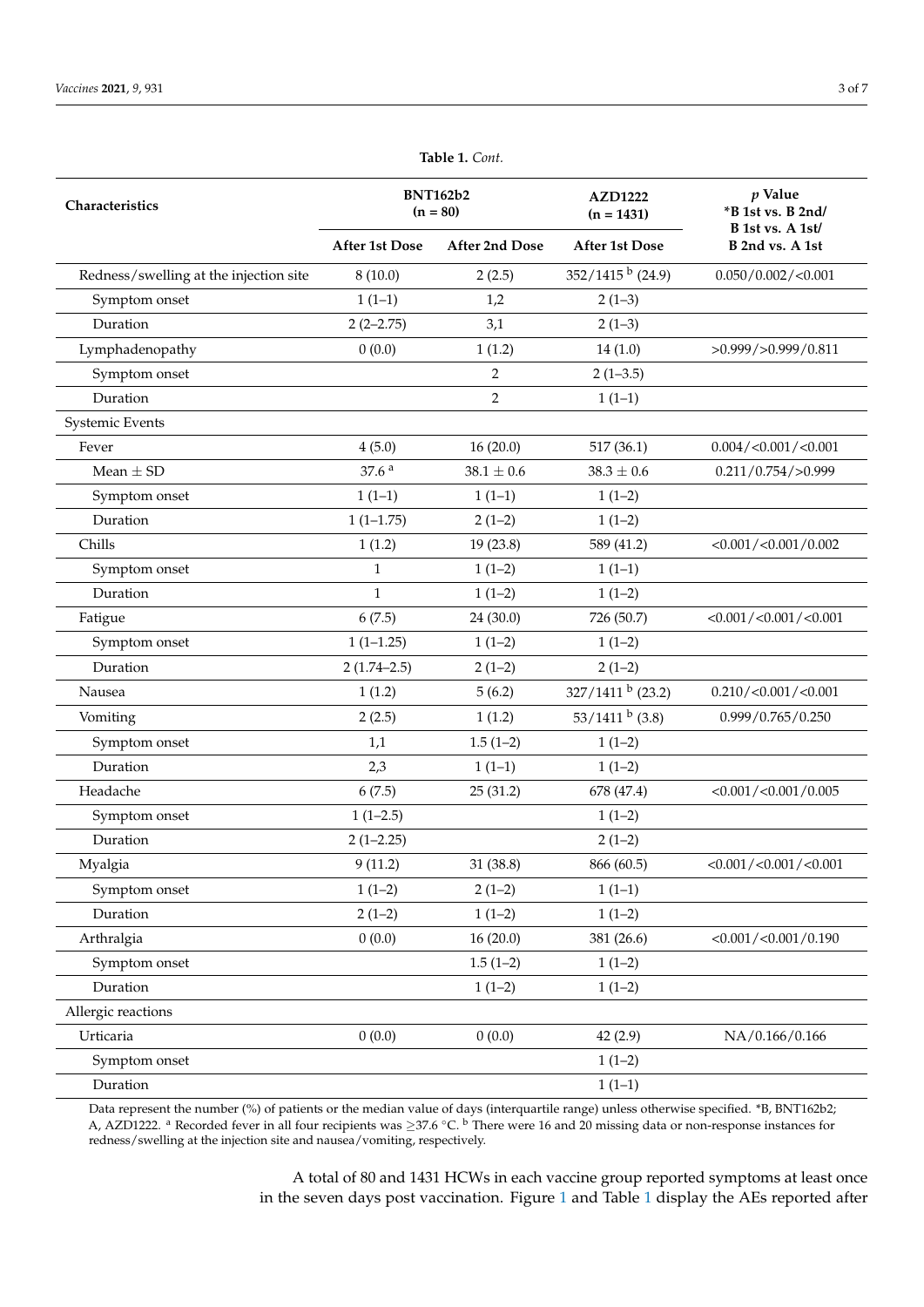the first and second doses of BNT162b2 and one dose of AZD1222 vaccines, respectively. When comparing AEs after the first and second doses of BNT162b2, reported AEs were more common in recipients of the second dose than in those recipients of the first dose (76.2% vs. 52.5%,  $p = 0.003$ ). Additionally, recipients of the second dose of BNT162b2 were seven times more likely to need medication to alleviate AEs compared to those of the first vaccination (45.0% vs.  $7.5\%$ ,  $p < 0.001$ ). When comparing the second BNT162b2 dose with the one AZD1222 dose, AEs occurred more frequently after the AZD1222 dose than after the second BNT162b2 dose (90.9% vs. 76.2%,  $p < 0.001$ ). Recipients of the AZD1222 vaccine were 1.6 times more likely to require medication to ameliorate their AEs compared to the second dose of BNT162b2 recipients (70.9% vs.  $45.0\%$ ,  $p < 0.001$ ). Typically, AEs occurred on the day following vaccination and lasted for one or two days. However, injection-site pain continued for an average of 3 days in the one dose of AZD1222 group.

<span id="page-3-0"></span>

Figure 1. Incidence of reported adverse events in the first and the second vaccine recipients. AEs, adverse events.

Common AEs including injection-site pain (77.8% vs. 67.5% vs. 51.2%), myalgia (60.5% 7.5%), chills (41.2% vs. 23.8% vs. 1.2%) and fever (36.1% vs. 20.0%, 5.0%) appeared to be the most frequent in the one dose of AZD1222 recipients, followed by the second dose of and the first dose of BNT162b2 vaccine. Urticaria was reported by 42 employees (2.9%) in the AZD1222 recipients alone. No anaphylaxis events or neurologic AEs were observed in any vaccine recipient. vs. 38.8% vs. 11.2%), headache (47.4% vs. 31.2% vs. 7.5%), fatigue (50.7% vs. 30.0% vs.

In the second dose of the BNT162b2 vaccine, age related relationships were observed between patients with AEs (mean age: 33.57 years) and without AEs (mean age: 43.21 years)  $(p = 0.010)$ . These age related differences were not observed with the first dose of BNT162b2 vaccine (Table [2\)](#page-4-0). Younger vaccinees also had more AEs in the one dose of AZD1222 recipients (35.19 years vs. 42.34 years,  $p < 0.001$ ). Sex related relationships were only observed in the AZD1222 recipient group (Table [2\)](#page-4-0).  $\mathcal{L}$  1st 130 (90.9) 130 (90.9) 130 (90.9) 130 (90.9) 130 (90.9) 130 (90.9) 130 (90.9) 130 (90.9) 130 (90.9) 130 (90.9) 130 (90.9) 130 (90.9) 130 (90.9) 130 (90.9) 130 (90.9) 130 (90.9) 130 (90.9) 130 (90.9) 130 (90.9)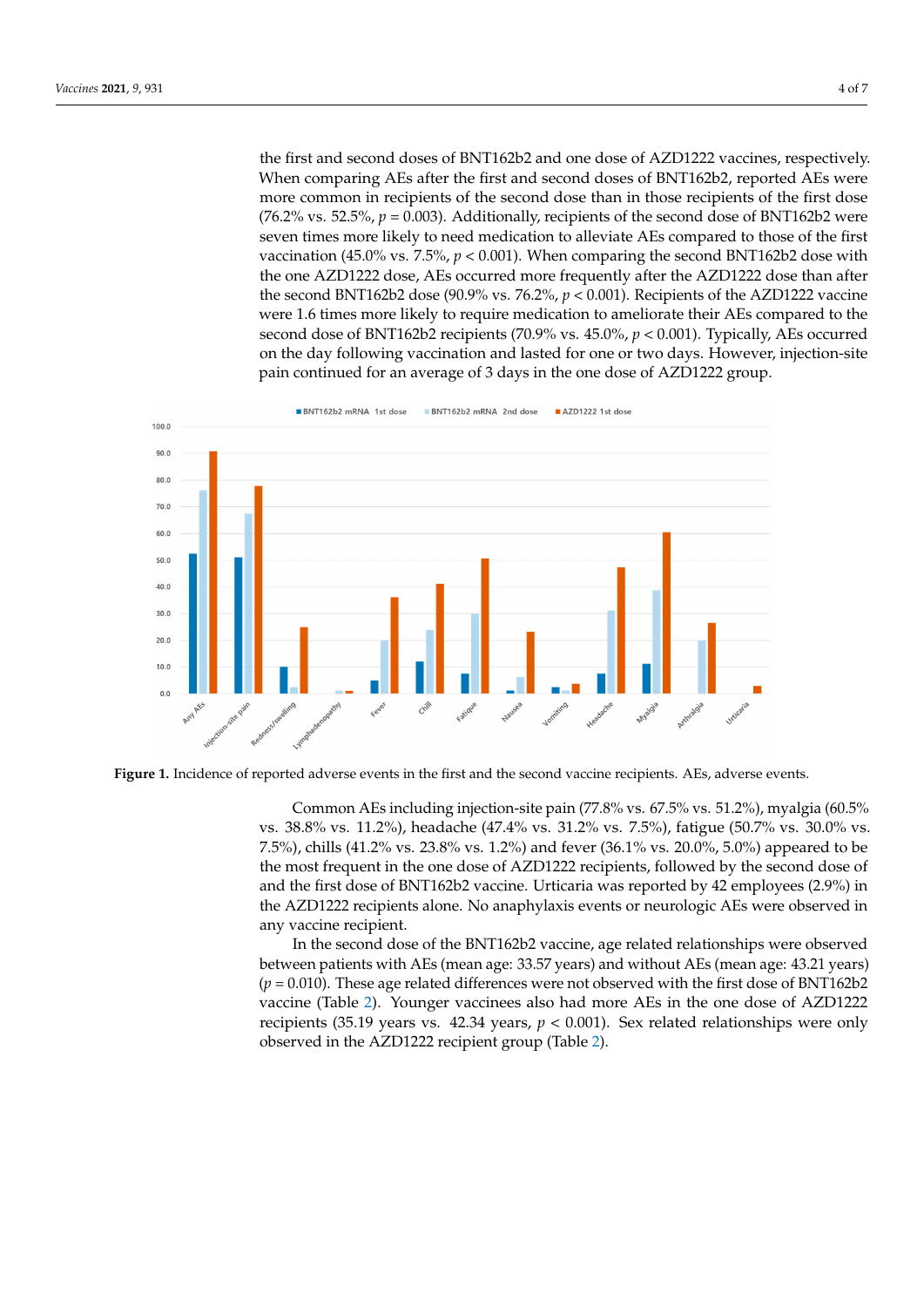|                      | Recipients with<br><b>Adverse Event</b> | Recipients without<br><b>Adverse Event</b> | $p$ -Value |
|----------------------|-----------------------------------------|--------------------------------------------|------------|
| BNT162b2 Vaccine 1st | 42(52.5)                                | 38 (47.5)                                  |            |
| Age                  | $36.33 \pm 9.46$                        | $35.26 \pm 12.57$                          | 0.671      |
| <b>Sex</b>           |                                         |                                            | 0.428      |
| Male                 | 18(51.8)                                | 13 (41.9)                                  |            |
| Female               | 24 (49.0)                               | 25(51.0)                                   |            |
| BNT162b2 Vaccine 2nd | 61 (76.2)                               | 19(23.8)                                   |            |
| Age                  | $33.57 \pm 8.70$                        | $43.21 \pm 14.20$                          | 0.010      |
| <b>Sex</b>           |                                         |                                            | 0.462      |
| Male                 | 36(59.0)                                | 13 (68.4)                                  |            |
| Female               | 25(41.0)                                | 6(31.6)                                    |            |
| AZT1222 1st          | 1301 (90.9)                             | 130 (9.1)                                  |            |
| Age                  | $35.19 \pm 10.76$                       | $42.34 \pm 12.64$                          | < 0.001    |
| Sex                  |                                         |                                            | < 0.001    |
| Male                 | 331 (85.3)                              | 57 (14.7)                                  |            |
| Female               | 970 (93.0)                              | 73 (7.0)                                   |            |

<span id="page-4-0"></span>**Table 2.** Clinical characteristics of vaccine recipients with adverse events.

### **4. Discussion**

Assessing vaccine hesitancy and ensuring that vaccination coverage is high enough to lead to herd immunity is essential to controlling the COVID-19 pandemic. The BNT162b2 vaccine is a lipid nanoparticle-formulated, nucleoside-modified RNA (mRNA) vaccine, whereas the AZD1222 vaccine is a replication-deficient chimpanzee adenovirus-vectored vaccine [\[8\]](#page-6-7). Different vaccine platforms have been expected to produce different AEs according to their platform [\[8\]](#page-6-7). Our study showed that a much higher incidence of mildto-moderate AEs were reported after the AZD1222 vaccine than after each dose of the BNT162b2 vaccine. However, the overall safety of COVID-19 vaccines is reassuring, and no unexpected patterns of issues were identified. This finding is consistent with the reports of numerically higher incidences of AEs in those receiving the AZD1222 vaccine compared to those receiving the BNT162b2 vaccine [\[4](#page-6-3)[,5,](#page-6-4)[9,](#page-6-8)[10\]](#page-6-9). At least one local symptom was reported in 88.0% and at least one systemic symptom was present in 86.0% of recipients between 18–55 years of age, after the first AZD1222 vaccination [\[4\]](#page-6-3). The incidence of an objectively measured fever within 7 days after the first vaccination with AZD1222 was 24% in vaccine recipients aged 18–55 years [\[4\]](#page-6-3). In contrast, a lower incidence of AEs was reported in BNT162b2 recipients [\[5,](#page-6-4)[9\]](#page-6-8). Interestingly, more AEs were reported after the second dose than the first dose of the BNT162b2 vaccine: injection-site pain (75.2% vs. 70.0%), fatigue (53.9% vs. 30.9%), headache (46.7% vs. 25.9%), myalgia (44.0% vs. 19.4%), and fever (21.5% vs. 7.0%) [\[9\]](#page-6-8). AEs were less common in older adults than in younger adults in both AZD1222 and BNT162b2 recipients [\[4,](#page-6-3)[5](#page-6-4)[,9](#page-6-8)[,10\]](#page-6-9). Consistent with prior data, our data showed that younger HCWs reported more AEs both in the second dose of the BNT162b2 and one dose of the AZD1222 vaccines.

Our study compared the incidence of AEs of both the BNT162b2 and the AZD1222 vaccines. Although this study is limited by the sample size, especially for the BNT162b2 vaccine, our findings are consistent with a previous study reporting more common AEs after the second dose than with the first dose of the BNT162b2 vaccine. Additionally, this study was similar to findings that showed that systemic adverse reactions occurred less frequently after both doses of the BNT162b2 vaccine than after the first dose of the AZD1222 vaccine [\[10,](#page-6-9)[11\]](#page-6-10). In the previous mobile-based survey on the self-reported adverse reactions of the BNT162b2 vaccine, higher rates of AEs after the second dose were noted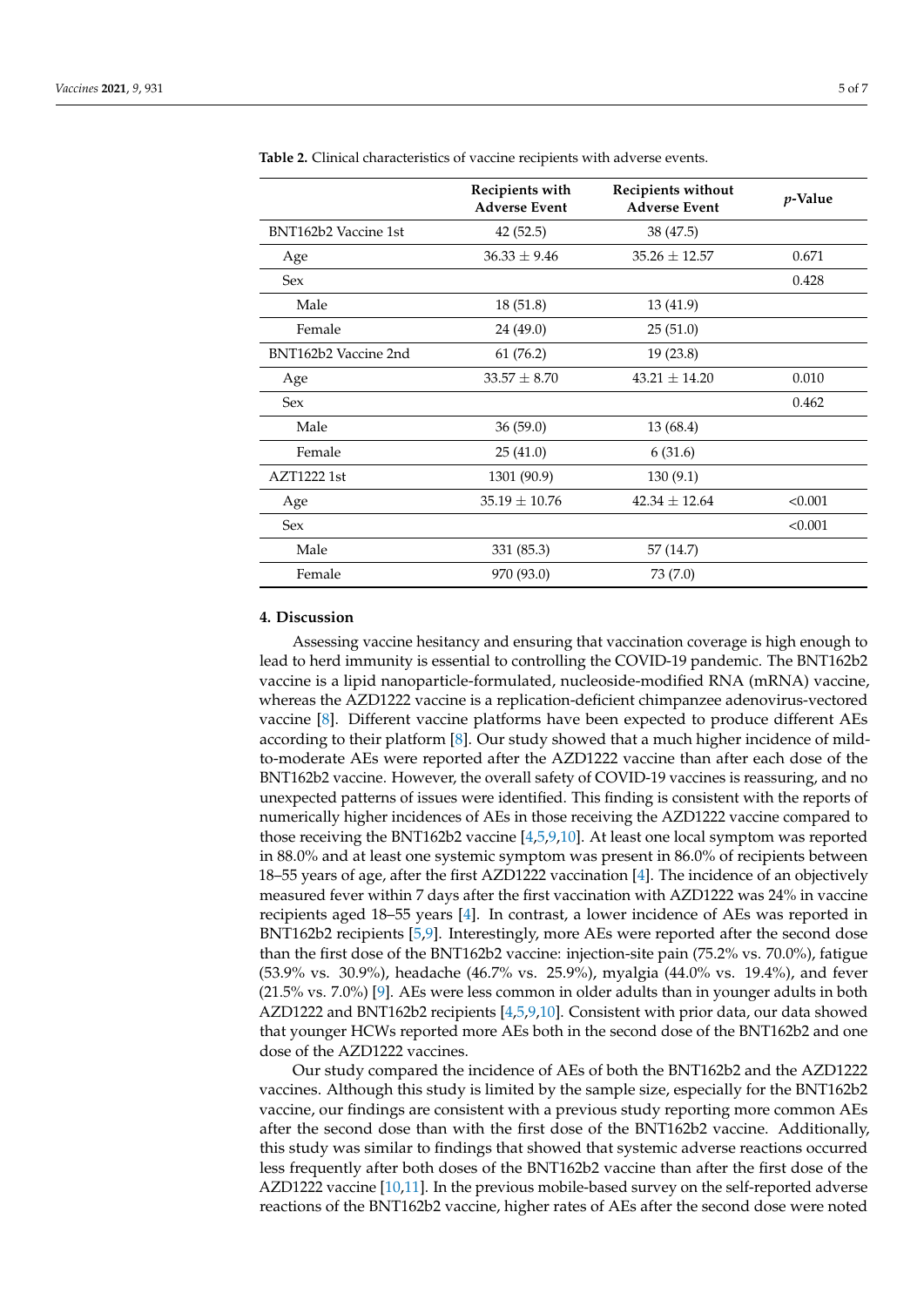compared to the first dose (89.1% vs.  $80.1\%$ ,  $p = 0.006$ ) [\[11\]](#page-6-10). The frequencies of most AEs were significantly lower after the second dose of the BNT162b2 vaccine compared with the first dose of the AZD1222 vaccine. The large prospective community-based observational study of vaccines in the UK [\[10\]](#page-6-9) compared AEs among recipients receiving one or two doses of the BNT162b2 vaccine or one dose of the AZD1222 vaccine. In the study, reported AEs were mostly of short duration and minor in severity [\[10\]](#page-6-9). In detail, systemic AEs were reported in 13.5% of recipients after the first dose of BNT162b2, in 22.0% after the second dose of BNT162b2 vaccine, and in 33.7% after the first dose of AZD1222 vaccine. Consistent with other studies, AEs occurred much more frequently in women than in men, in younger individuals, but at a much lower frequency than expected in other studies including ours [\[4,](#page-6-3)[5,](#page-6-4)[9\]](#page-6-8). These differences may be due to differences in the study population. The overall mean age of the UK study was higher than that of our study (61.5 years vs. 35.8 years). The low incidence of AEs in older age is a consistent result in all studies [\[4,](#page-6-3)[5](#page-6-4)[,9](#page-6-8)[,10\]](#page-6-9).

New reports of AEs have emerged as many additional people are vaccinated. The Committee of the European Medicines Agency has confirmed that that the AZD1222 vaccine may be associated with disseminated intravascular coagulation or cerebral venous sinus thrombosis [\[12\]](#page-6-11). Almost all reports of this serious condition involving low platelets with blood clots have occurred in adult women younger than 50 years of age [\[13\]](#page-6-12). On the other hand, anaphylaxis to the mRNA COVID-19 vaccine is currently estimated to occur in 2.5 to 11.1 cases per million doses [\[14\]](#page-6-13). Recently, myocarditis and pericarditis has been reported increasingly after mRNA COVID-19 vaccination in the United States [\[15\]](#page-6-14). Therefore, ongoing monitoring for rare and common adverse events after vaccination is important to evaluate the balance between risks and benefits for COVID-19 vaccines.

This study has several limitations. First, this study is limited to one institution with small sample size especially for the BNT162b2 vaccine, so the information in the data may not be representative or generalized. Second, self-reported symptoms are subjective rather than objective. However, most participants in this study were healthcare workers; therefore, self-reported data may be exceptionally reliable. Third, information on AEs that occurred more than 7 days after vaccination have not been collected and significant events may be missed. Finally, there were some unresponded data that could cause bias; however, the overall response rate exceeded more than 90%. The response rate of our study was higher than that of the prior clinical study. Despite these limitations, this study was important to evaluate and compare the AEs of HCWs vaccinated with the BNT162b2 or the AZD1222 vaccines in particular in HCWs, who are young.

#### **5. Conclusions**

In conclusion, the incidence of AEs was much higher among recipients of one dose of AZD1222 than in those with the first and the second dose of the BNT162b2 vaccine, although our sample size was limited in the case of the BNT162b2 vaccine. However, most AEs were mild to moderate in severity and resolved within 2 days. No unexpected patterns of AEs or other safety issues were identified during early monitoring. AEs contribute to vaccine hesitancy. Therefore, rapid collection and continuous monitoring of the safety of COVID-19 vaccines is critical to promoting vaccine policy and maintaining public confidence.

**Author Contributions:** Conceptualization, Y.-M.W. and K.-R.P.; methodology, Y.-M.W., S.-H.K. and K.-R.P.; software, S.-H.K.; validation, Y.-M.W.; formal analysis, S.-H.K.; investigation, Y.-M.W.; resources, Y.-M.W. and S.-H.K.; data curation, Y.-M.W. and S.-H.K.; writing—original draft preparation, Y.-M.W.; writing—review and editing, Y.-M.W., S.-H.K. and K.-R.P. All authors have read and agreed to the published version of the manuscript.

**Funding:** This research received no external funding.